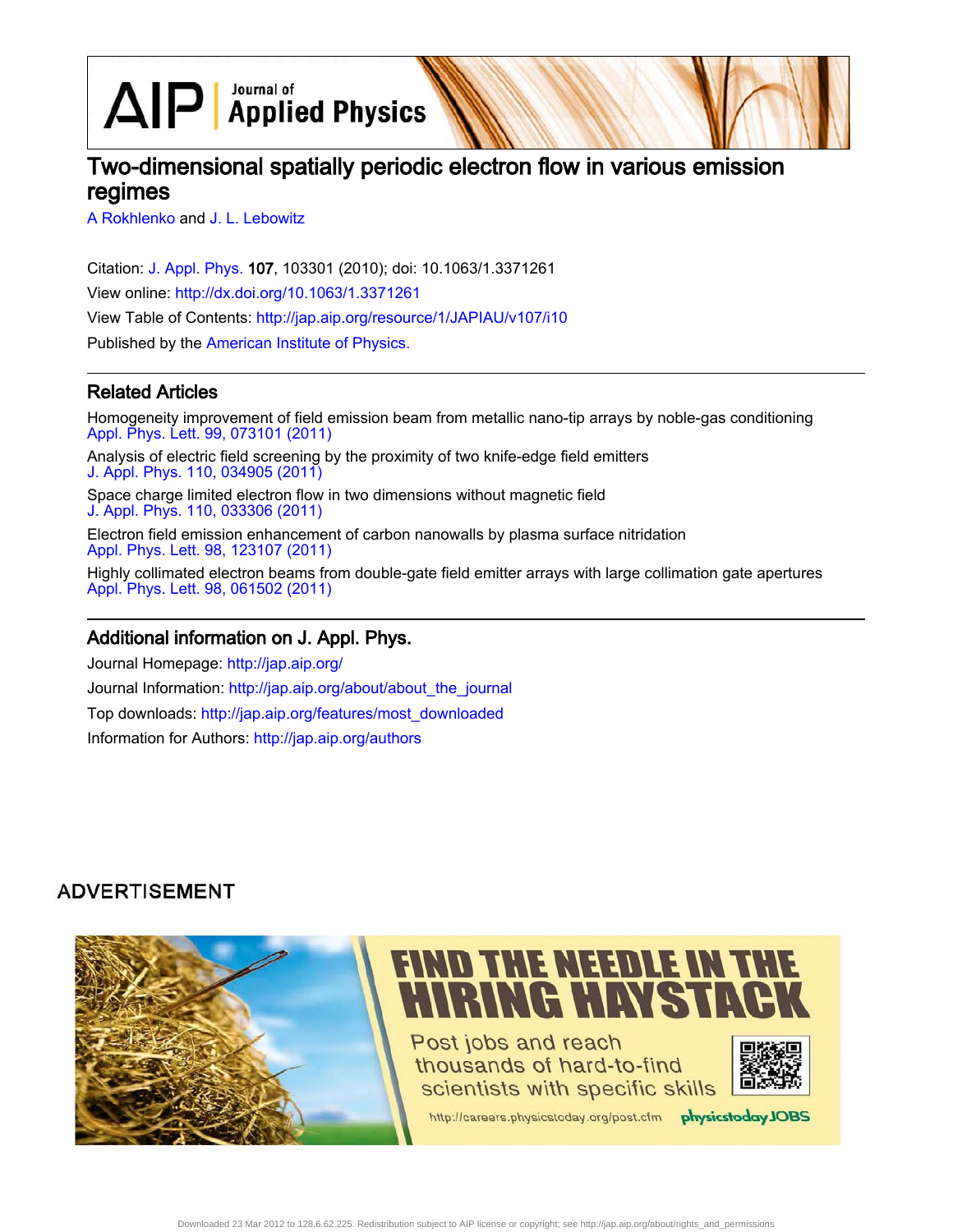## **[Two-dimensional spatially periodic electron flow in various emission](http://dx.doi.org/10.1063/1.3371261) [regimes](http://dx.doi.org/10.1063/1.3371261)**

A Rokhlenko<sup>a)</sup> and J. L. Lebowitz<sup>b)</sup>

*Department of Mathematics, Rutgers University Piscataway, New Jersey 08854-8019, USA*

(Received 20 November 2009; accepted 24 February 2010; published online 20 May 2010)

We study the effects of cathode surface curvature on the space charge limited current emitted by a two-dimensional periodic array of field emitters. Each of these emitters has a shape described by a simple analytic function. Linear, quadratic, and Fowler–Nordheim current-field dependences of the cathode emissivity as well as the infinite emissivity Child–Langmuir model are considered. We develop a mathematical anzatz to capture the main features of the potential field structure of this system and supplement it with a set of correction functions with free parameters. A special least square procedure is used for an approximate solution of this nonlinear problem. We find that even a smooth curved cathode can yield significant spatial variations in the current density but for the cases considered it does not change substantially the total current (properly adjusted). When the cathode emissivity and/or the applied voltage are high enough the current density from the top of the cathode bump (where the curvature is maximal) exceeds the current density produced by a flat cathode with infinite emissivity placed at the same distance from the anode. An explanation of this effect is given. The spatial pattern of emission is determined almost solely by the cathode curvature no matter how strong the current is. © 2010 American Institute of Physics. [doi[:10.1063/1.3371261](http://dx.doi.org/10.1063/1.3371261)]

#### **I. INTRODUCTION**

Controlled electron flow is a basic component in numerous technological systems. In particular, it plays a very important role in field emission devices in which the electron flow can be effectively and rapidly controlled. These field emitters require strong electric fields *E* at the cathode surface to facilitate electron tunneling through a potential barrier.

The theoretical treatment of field emission is generally based on the well known Fowler-Nordheim (FN) equation for the current density *J*

$$
J = QE^2 \exp(-P/E), \tag{1}
$$

<span id="page-1-0"></span>where *Q* and *P* depend on the cathode material and temperature. They are approximately independent of *E* when the electric field is not very strong but in strong fields the *E*-dependence of these parameters cannot be ignored because the top of the potential barrier is affected by the field. Equation  $(1)$  $(1)$  $(1)$  and its modifications are derived (see Refs. 1 and [2](#page-9-1)) on the basis of the quantum theory of electron tunneling and then reduced to the form in Eq.  $(1)$  $(1)$  $(1)$  by a weak field approximation (see some details in Sec. V). The real physical parameters of emitting materials are such that even practically strong electric fields (up to several kilovolt per micron) are in fact "weak" enough for this approach to be valid.

The exponential term in Eq.  $(1)$  $(1)$  $(1)$  makes the current extremely sensitive to even very small changes in the field strength at the cathode surface. A way to increase the field for a given applied voltage is by increasing the curvature of the emitting surface<sup>3</sup> and thus field emission cathodes in many systems are designed with various surface irregularities like sharp spikes. $4.5$  $4.5$  While this yields high currents from

a)Electronic mail: rokhlenk@math.rutgers.edu.

the tips, the rest of the cathode surface emits only a small current. Therefore, to get a maximum total current one has to take into account not just the cathode bumps but the whole emitting surface. Optimization, therefore, requires a careful analysis of the full system.

In this work we study a simplified version of the above problem by considering a two-dimensional (2D) spatially periodic field emission system, which can be viewed as a model of a diode whose cathode has equidistant parallel ridges and the spacing between the electrodes is much smaller than the transverse dimensions. The periodicity allows us to simplify the problem by choosing a single cell, a "diode," where one can explore space charge effects for several emission laws including Eq.  $(1)$  $(1)$  $(1)$  over a wide range of cell parameters. We impose a very strong magnetic field in the *Z*-direction in Fig. [1](#page-1-1) which means that emitted electrons all travel in this direction, i.e., normally to the mean electrode surfaces. This makes our computations simpler but, based on previous studies, $6 \text{ should not change the result drastically.}$ 

<span id="page-1-1"></span>

FIG. 1. Geometry of one chosen emission cell.

0021-8979/2010/107(10)/103301/9/\$30.00

107, 103301-1 © 2010 American Institute of Physics

<sup>&</sup>lt;sup>b)</sup>Also at Department of Physics.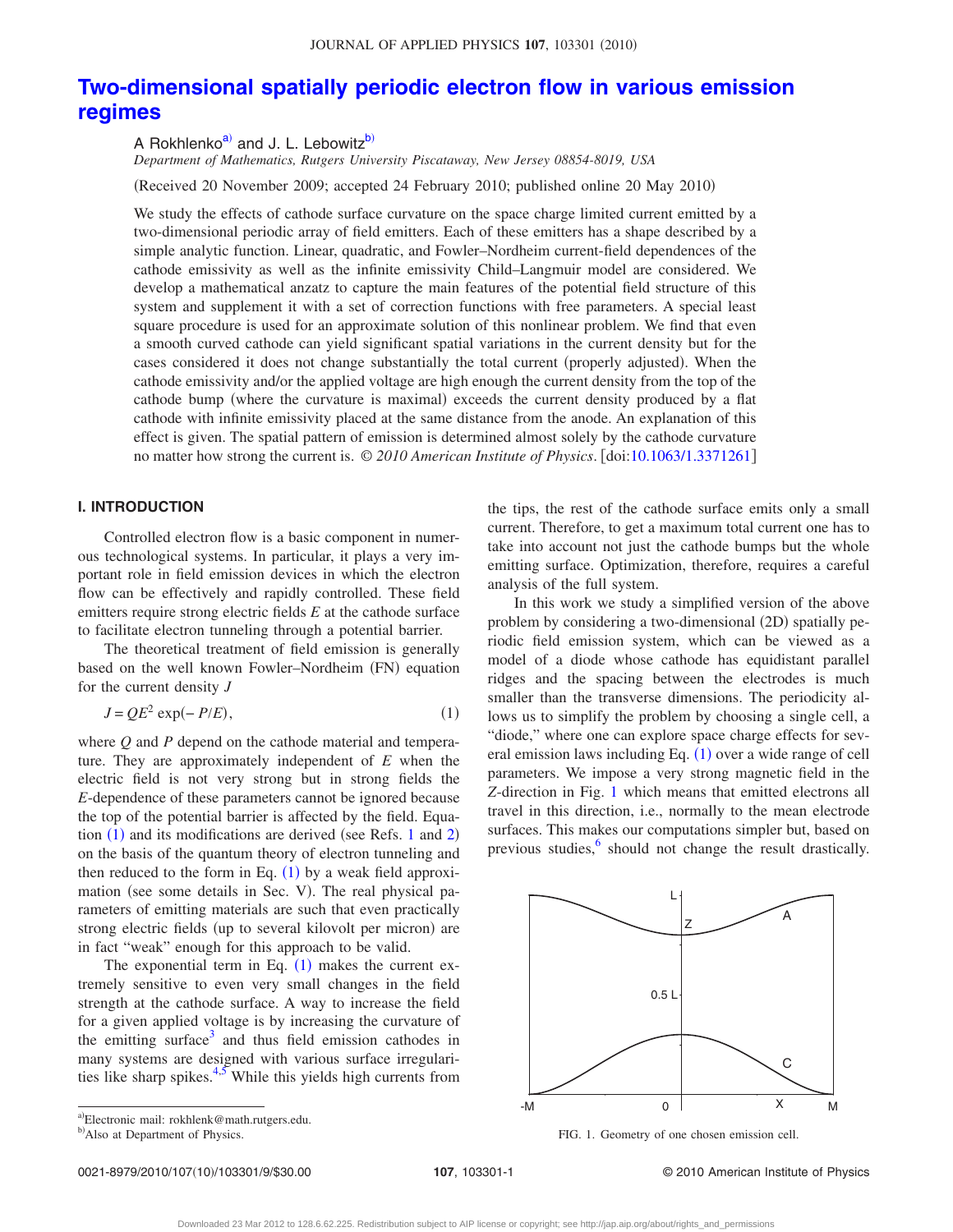Our aim is to construct a flexible mathematical model of the potential inside the diode with adjustable free parameters chosen to obtain a self-consistent solution for both the current density and field distribution. The results provide information about the influence of the curvature of the emitting surface on the local and total currents.

To get more insight into the effect of cathode curvature on the current we consider first three idealized models of cathode emissivity using dimensionless quantities and equations: unlimited emission, which can be practically relevant in the case of thermionic emission, is discussed in Sec. III. In Sec. IV we consider the linear and quadratic current-field dependences. While these do not exist in reality they are easier to model and in addition they are exactly solvable in the flat diode, one-dimensional (1D) case. Their exploration suggests tendencies in the behavior of the current as a function of the emission law. Section V is devoted to the realistic FN emission model which is treated using the MKSA system to describe the current density profile and the current-voltage characteristics of our system as functions of the physical emitter parameters.

#### **II. FORMULATION OF MODEL**

We consider a model for the flow of charged particles in a very strong magnetic field in the *Z*-direction when both the cathode and anode have a simple periodic pattern of the same period but of a different shape generally. The cross section of one cell (a single period) of the flow in the *X*−*Z* plane is shown in Fig. [1.](#page-1-1) The cathode and anode are marked by the letters *C* and *A*, respectively.

The cathode has infinite emissivity, as in the Child– Langmuir (CL) case, $^7$  $^7$  or its emission satisfies some given law, like linear, quadratic or FN for the dependence<sup>[1,](#page-9-0)[8](#page-9-7)</sup> of the current density on the electric field normal to the cathode surface. Our goal is to develop efficient and straightforward calculations of the steady state currents for relatively simple 2D geometries, using only minimal approximations: some approximations are unavoidable for this very difficult nonlinear problem. This should provide useful checks on calculations for the design of devices which utilize strong currents of charged particles.

Let  $\Phi(X, Z)$  and  $\rho(X, Z)$  be the electric potential and electron number density in the cell, respectively. The electric current density *J* which, due to the strong magnetic field, depends only on *X*, is given by

$$
J(X) = ev(X, Z)\rho(X, Z),\tag{2}
$$

<span id="page-2-0"></span>where  $-e$  is the electron charge and  $v(X, Z)$  is its velocity directed along the *Z*-axis. Assuming that the electrons are emitted with zero speed we have  $v(X,Z) = \sqrt{2e\Phi(x,z)/m}$ and, therefore, using Eq.  $(2)$  $(2)$  $(2)$  the electric potential in the chosen cell satisfies the Poisson equation

<span id="page-2-1"></span>
$$
\frac{\partial^2 \Phi}{\partial X^2} + \frac{\partial^2 \Phi}{\partial Z^2} = \frac{e}{\epsilon_0} \rho(X, Z) = \sqrt{\frac{m}{2e}} \frac{J(X)}{\epsilon_0 \sqrt{\Phi}},
$$
(3)

where *m* is the electron mass and  $\epsilon_0$  is the electric constant. The shape of the electrodes is taken to be symmetric about the *Z*-axis as in Fig. [1](#page-1-1) and thus the whole problem is reduced

to finding the solution of Eq.  $(3)$  $(3)$  $(3)$  in the region between *X*  $=0$ ,  $X=M$  and the curves representing the electrodes: we let  $Z = U(X)$  be the shape of the cathode and  $Z = W(X)$  that of the anode. The boundary conditions are:

<span id="page-2-6"></span>
$$
\Phi/_C = 0, \quad \Phi/_A = V, \quad \frac{\partial \Phi}{\partial X}(0, Z) = \frac{\partial \Phi}{\partial X}(M, Z) = 0,\tag{4}
$$

<span id="page-2-2"></span>and one more which relates the emission to the electric field at the cathode,

$$
J(X) = F[E_n(X)],
$$
 where  $E_n(X) = |\vec{\nabla}\Phi[X, U(X)]|.$  (5)

Note that Eq.  $(5)$  $(5)$  $(5)$  involves the gradient of  $\Phi$ , i.e., the electric field  $E_n$  normal to the cathode surface. The positive function *F* defines the law of the field emission. The solution of Eqs.  $(3)$  $(3)$  $(3)$ – $(5)$  $(5)$  $(5)$  will yield the potential  $\Phi$ ,  $\rho$ , and  $J(X)$ .

For convenience of computations we introduce dimensionless functions and variables

<span id="page-2-3"></span>
$$
x = X/M
$$
,  $z = Z/L$ ,  $\varphi = \Phi/V$ ,  $u(x) = U(X)/L$ , (6)

$$
w(x) = W(x)/L, \ f = E_n/E_0,
$$

and denote  $E_0 = V/L$ ,  $L/M = h$ , where *L* is the maximum distance between the electrodes. Equations  $(3)$  $(3)$  $(3)$ – $(5)$  $(5)$  $(5)$ , which determine our problem, then can be presented in the form

<span id="page-2-4"></span>
$$
\frac{\partial^2 \varphi}{\partial x^2} + \frac{\partial^2 \varphi}{h^2 \partial z^2} = \frac{j(x)}{\sqrt{\varphi}}, \quad 0 \le x, z \le 1,
$$
  

$$
\varphi[x, u(x)] = 0, \quad \varphi[x, w(x)] = 1,
$$
 (7)

$$
\frac{\partial \varphi}{\partial x}(0, z) = \frac{\partial \varphi}{\partial x}(1, z) = 0, \quad j(x) = \widetilde{F}[f(x)].
$$

Using Eqs.  $(6)$  $(6)$  $(6)$  and  $(7)$  $(7)$  $(7)$  the current density in physical units can be expressed as

<span id="page-2-5"></span>
$$
J(X) = \epsilon_0 \sqrt{\frac{2e}{m}} \frac{h^2 V^{3/2}}{L^2} j(x).
$$
 (8)

The emission law whose mathematical form is introduced in Eq. ([5](#page-2-2)) by the function  $F(E_n)$  and given in Eq. ([7](#page-2-4)) by  $\tilde{F}[f(x)]$ . It can be obtained from Eqs.  $(5)$  $(5)$  $(5)$ ,  $(6)$  $(6)$  $(6)$ , and  $(8)$  $(8)$  $(8)$  via straightforward computations

<span id="page-2-7"></span>
$$
\widetilde{F}(f) = (\epsilon_0 h^2)^{-1} \sqrt{\frac{mL}{2eE_0^3}} F(E_0 f), \quad \text{where}
$$
\n(9)

$$
f(x) = \sqrt{1 + h^2 \left(\frac{du}{dx}\right)^2} \frac{\partial \varphi}{\partial z} [x, u(x)].
$$

Here  $f(x)$  is the dimensionless electric field at the cathode surface which maps onto  $E_n(X)$  with the help of the vacuum field  $E_0$  between two parallel planes separated by the distance *L* when the potential difference between them is *V*.

We are dealing here with a nonlinear boundary value problem with a nonstandard set up: besides the unknown function  $\Phi$  the right side of Eq. ([3](#page-2-1)) is either unknown (in the case of unlimited cathode emissivity) or it is defined by the boundary condition in Eq.  $(5)$  $(5)$  $(5)$  which involves an unknown normal derivative of  $\Phi$ . On the other hand, Eq. ([5](#page-2-2)) is an extra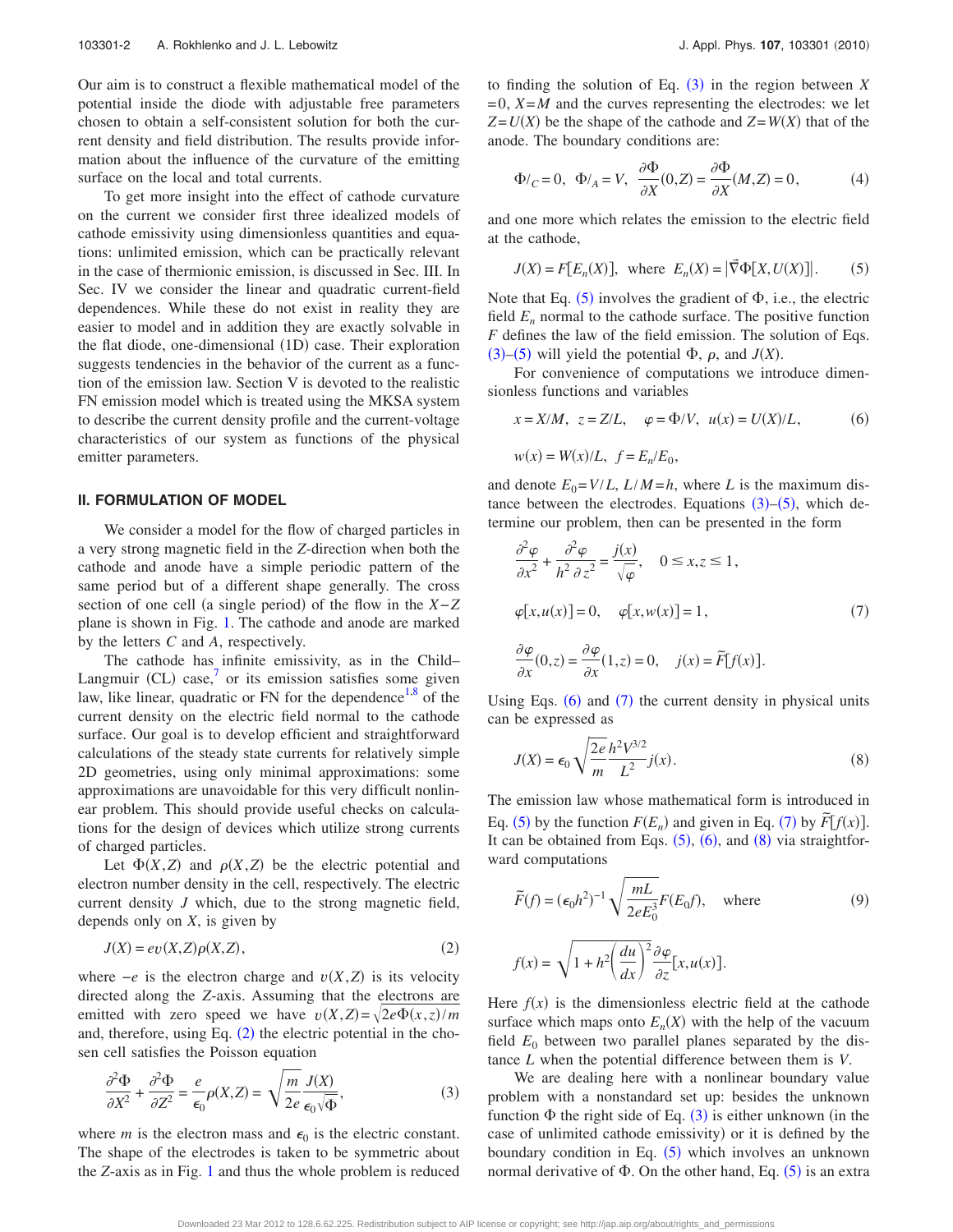boundary condition in addition to Eq.  $(4)$  $(4)$  $(4)$  which makes the problem well posed. Using from now on the new variables one can say that for getting a reliable solution of Eq.  $(7)$  $(7)$  $(7)$  we need a very precise approximation of  $\varphi$  because  $j(x)$  is expressed for  $z > u(x)$  in terms of its second derivatives. To find such an approximate solution we try to capture the main component  $\varphi_0$  of the potential  $\varphi$  by using a function which describes a gradual transition of the equipotentials from the cathode shape  $z = u(x)$ , where  $\varphi_0 = 0$ , to the anode,  $z = w(x)$ , where  $\varphi_0=1$ .

In this spirit an equipotential curve in the cell at a fixed value of  $\varphi_0$ ,  $(0 \le \varphi_0 \le 1)$  is approximated by

$$
z = f_1(\varphi_0)u(x) + f_2(\varphi_0)w(x),
$$
\n(10)

<span id="page-3-0"></span>where both  $f_1$  and  $f_2$  are monotonic and satisfy the conditions

<span id="page-3-1"></span>
$$
f_1(0) = f_2(1) = 1, \quad f_1(1) = f_2(0) = 0.
$$
 (11)

Additional conditions on  $f_1, f_2$  are imposed by our require-ment that Eq. ([10](#page-3-0)) be invertible. We choose quadratic polynomials for both  $f_1$  and  $f_2$  which, being bounded by Eq. ([11](#page-3-1)), will have only two free parameters  $c_1$ ,  $c_2$ , e.g.,

$$
f_1(\varphi_0) = (1 - \varphi_0)(1 - c_1\varphi_0), \quad f_2(y) = \varphi_0[1 - c_2(1 - \varphi_0)].
$$

This drastically decreases the computational complexity and time by obtaining from Eq. ([10](#page-3-0))  $\varphi_0(x, z)$  in an explicit form. Note that the smoothness and symmetry of  $u(x)$ ,  $w(x)$  and the properties of  $f_1, f_2$  make the boundary conditions in Eq. ([7](#page-2-4)) satisfied by the function  $\varphi_0(x, z)$  which gives a principal contribution to  $f(x)$  and therefore to the cathode current, see Eq.  $(9)$  $(9)$  $(9)$ .

The strategy of solving Eqs.  $(7)-(9)$  $(7)-(9)$  $(7)-(9)$  $(7)-(9)$  $(7)-(9)$  is rather straightforward: we supplement the function  $\varphi_0(x, z)$  with a set of correction functions and write the potential in the form

<span id="page-3-2"></span>
$$
\varphi(x,z) = \varphi_0(x,z) + \sum_{i=1}^{N} c_{i+2} \varphi_i(x,z), \qquad (12)
$$

where the first term  $\varphi_0$  depends on the unknown parameters  $c_1, c_2$  in addition to  $c_3, \ldots, c_{N+2}$  from Eq. ([12](#page-3-2)). The functions  $\varphi_i(x, z), i \ge 1$  are constructed with the help of *u*(*x*), *w*(*x*), variables *x*,*z* and their powers in such a way to make each of them consistent with the boundary conditions. Their examples are

$$
(lx^{k} - kx^{l})[z - u(x)]^{m}[w(x) - z]^{n},
$$
  

$$
[z - u(x)]^{m}/[w(x) - u(x)]^{m} - [z - u(x)]^{n}/[w(x) - u(x)]^{n}.
$$

As the result we use only algebraic functions. With this choice the computation was very fast and the precision was acceptable. For an enhanced flexibility a more general class of the correction functions would be necessary in particular when  $h \geq 1$  but *h* in this work never exceeds 2. The current density depends on the parameters  $c_k$  via Eqs. ([5](#page-2-2)) and ([8](#page-2-5)) and Lemmy depends on the parameters  $\epsilon_k$  and  $\epsilon_k$ . (b) and (c) and  $\sqrt{\varphi}$ . After substituting Eq. ([12](#page-3-2)) into Eq. ([7](#page-2-4)) we get both linear and nonlinear terms in  $c_k$  as well as some terms independent of the  $c$ 's. By grouping all terms of Eq.  $(7)$  $(7)$  $(7)$  on the left side we square the result and then consider the problem of minimizing this square in terms of  $c_1, c_2, \ldots, c_{N+2}$  on a representative set of points inside the cell shown in Fig. [1.](#page-1-1) For this we use direct minimization with iterations for handling the nonlinearity.

It is clear that our choice of  $f_1, f_2$  makes in general the dependence of  $\varphi_0$  on  $z - u(x) \le 1$  linear for *z* close to  $u(x)$ . In the case of infinite cathode emissivity, where the potential is known to behave as  $z^{4/3}$  near the flat cathode surface (i.e., when  $u(x)=0$ , the anzatz for  $\varphi_0$  is modified to capture this property. We use Eqs.  $(10)$  $(10)$  $(10)$  and  $(11)$  $(11)$  $(11)$  with the same parametrization as before, but substitute  $\varphi_0^{3/4}$  instead of  $\varphi_0$  in Eq. ([10](#page-3-0)). Thus when the algebraic solution of Eq.  $(10)$  $(10)$  $(10)$  is given by  $\varphi_0(x, z)$ , as the first term in Eq. ([12](#page-3-2)) we will substitute the function  $\varphi_0^{4/3}(x, z)$  which has the right dependence when *z*  $\approx u(x)$ . The current in this case is not defined by  $E_n[x, u(x)]$ which is equal to zero but it will be approximated by a set of function as  $j(x) = \sum c_k g_k(x)$ ,  $k \ge N+3$ , where  $g_k$  are consistent with our expectations, say  $g_k = u^k(x)$ . These new parameters  $c_k$  will be used for the optimization along with the parameters introduced in Eq.  $(12)$  $(12)$  $(12)$ . In both cases criteria for the accuracy of the approximation are not only a small value of the functional to be minimized, but also that the current density defined as  $j=\sqrt{\varphi}(\varphi_{xx}+h^{-2}\varphi_{yy})$  be practically independent of *z* in the whole region.

The whole scheme is developed for arbitrary smooth shapes of the electrodes, but we report here the results of calculations made with *h*=1; symmetric  $u(x) = a(1 - x^2)^2$ ,  $w(x)=1$ , and limited  $0 \le a \le 0.6$ . We consider four emission models: infinite cathode emissivity (CL case), the linear, quadratic, and the FN current-field dependences. While the mapping of our results in dimensionless units onto real measurements is shown for the case of unlimited emission in Sec. III we do not do this for the unrealistic models  $j(x) = sf(x)$ ,  $j(x) = tf^2(x)$  which are studied for the sake of qualitative illustrations of the leading tendencies of emission from curved cathodes. The FN emission is explored in more detail using physical units in Sec. V. The computations are accurate within a few percents and errors never exceed 10% for the first three models, but the FN emission is more difficult for the mathematical modeling and sometimes errors are higher especially when the current density is small. The infinite emissivity case requires usually a smaller number of the correction functions but we never used more than 25 unknown parameters  $c_k$  in all the cases.

#### **III. INFINITE EMISSIVITY RESULTS**

The computations in this case are reliable when the maximum height *a* of the cathode bump does not exceed much of *h*/2. In Fig. [2](#page-4-0) we exhibit the current densities at the top and the valley of the cathode,  $j(0)$  and  $j(1)$ , respectively, along with the average current density. The latter is equal to the total current since we have chosen Eq.  $(6)$  $(6)$  $(6)$  units in which  $M \rightarrow 1$ 

$$
j_{av}(a) = \int_0^1 j(x)ds(x), \quad ds(x) = dx \sqrt{1 + h^2 \left(\frac{du}{dx}\right)^2},
$$
 (13)

where  $ds(x)$  is an element of the cathode surface.

One can see in Fig. [2](#page-4-0) that the current density in the valley of the cathode decreases monotonically when *a* goes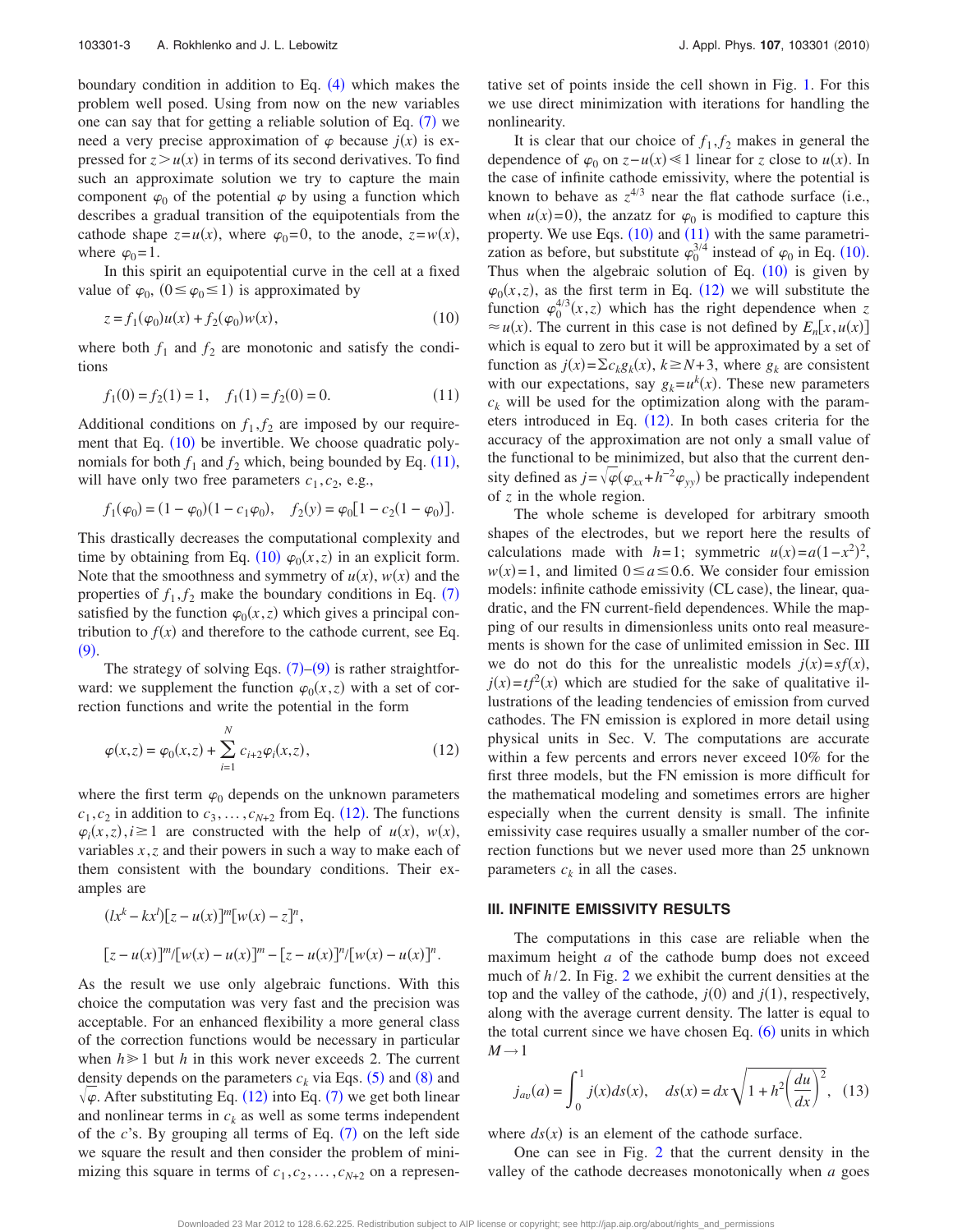<span id="page-4-0"></span>

FIG. 2. Plot of current densities vs the cathode bump height *a*. Top of bump (top)  $j(0)$ , average (av)  $j_{av}$ , and valley (v)  $j(1)$  in the CL units  $j_0$  $= 4V^{3/2}/9L^2$ .

up while it grows strongly at the top of the bump but the graphs of  $j(0)$  and  $j_{av}$  are somewhat misleading because the real interelectrode distance is not the same across the diode while the current density is given in units of  $j_0$  with fixed  $h$ . To make the role of cathode curvature more transparent we take into account the varying spacing between the electrodes and modify the current densities by measuring and plotting them in the "local" CL units  $j_0[h(x)]$  where  $h(x) = h[1]$  $-u(x)$ . The mean modified current density is evaluated as

$$
j_m = \int_0^1 [1 - u(x)]^2 j(x) ds.
$$
 (14)

Figure [3](#page-4-1) presents together with  $j(1)$  their dependence on  $a$ , i.e., plots of  $(1-a)^2 j(0)$  and  $j_m$   $(j(1))$  clearly does not need the correction). Note that these modified current densities here and below actually are not currents but quantities proportional to them.

Figure [3](#page-4-1) shows that the locally normalized top and mean currents do not vary much even when the cathode bump makes the actual distance between the electrodes only 40% of *h*. Though the electric field tends to be stronger at a curved surface the space charge effects mask this and the

<span id="page-4-1"></span>

FIG. 3. Current densities modified for the bump shape vs its height *a*. Curves top, av, and v represent  $(1-a)^2 j(0)$ ,  $j_m$ , and  $j(1)$ , respectively.

current density (measured in corresponding local CL units) levels off after exceeding the 1D CL "limit" by 20%–25%. We may conclude that curving the cathode does not affect the current substantially in the case of the CL emission. Curvature plays however a much more important role in other emission regimes especially in the realistic FN case.

#### **IV. FIELD EMISSION: LINEAR AND QUADRATIC MODELS**

Though such emission models,  $j_l = sf$ ,  $j_q = tf^2$  with constant *s*,*t*, are not realistic, they offer a simple way to study how the curvature of the cathode surface affects the current for different field dependences. We present our results for  $j_l$ ,  $j_q$  in parallel to simplify their comparison. The process here depends on the bump shape, parameter *a*, and on the values of *s* or *t* which characterize the cathode response to the electric field. When  $s = t = 1$  are fixed and *a* varies from zero to 0.6, as in Fig. [2,](#page-4-0) the top current density  $j(0)$  increases by a factor  $\sim$  5 for the linear case and  $\sim$  8 for quadratic one these factors are 2.6 and 3.6, respectively, for the average currents  $j_{av}$ ). In Fig. [4](#page-4-2) we show these "currents" after adjusting them to the actual anode-emitter spacing. The linear model is given on the left.

<span id="page-4-2"></span>

FIG. 4. Current densities normalized to the actual electrode spacing for  $s=1$ ,  $t=1$ . Curves top, av, and v represent  $(1-a)^2 j(0)$ ,  $j_{av}$ , and  $j(1)$ .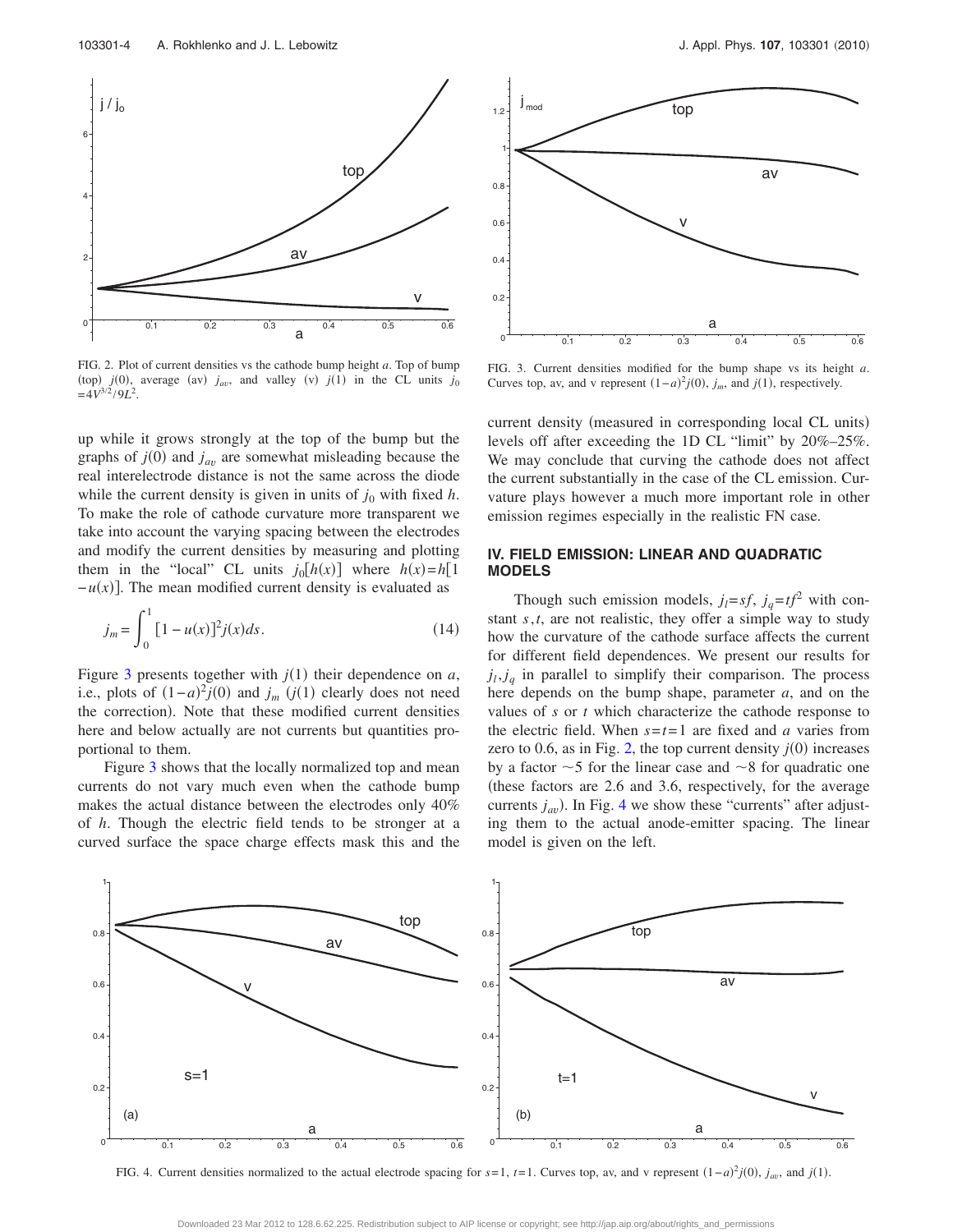The normalized average current  $j_{av}$  is practically stable, the top currents behave rather similarly, but the currents  $j_l(1)$ and  $j_q(1)$  decrease by factors 2.9 and 6.4, respectively, and thus one might expect that in real situations the contribution from the cathode areas outside of its bump is negligible. Note that the normalized average current

$$
j_{av} = \int_{0}^{1} j(x) ds / j_{CL},
$$
\n(15)

is rescaled by the corresponding  $j_{CL}(a)$  found for the infinite emissivity case in previous section  $(j_{av}$  in Fig. [2](#page-4-0)). We see that for cathode emissivity *s*,*t*= 1 the top and average currents are not far from the CL limit when *a*= 0, but for larger *a* this  $s = 1$  is not sufficient and curves for the linear emission go down in Fig. [4.](#page-4-2) In the quadratic case the top current goes moderately up while  $j_{av}$  is almost constant.

The analysis of the graphs in Fig. [4](#page-4-2) requires knowledge of the current behavior in the 1D geometry. For example, for the linear model, see Ref. [8,](#page-9-7) the single parameter, whose growth determines the approach of the current to the CL limit, is  $sd/\sqrt{V}$ , where *d* is the interelectrode distance. It becomes smaller when we fix the voltage *V* and consider the top of the cathode bump. This effect causes the decline of  $j_l$ , curve av, in Fig. [4.](#page-4-2) Note that  $j(0)$  is even slightly increasing initially and it decreases less because the electric field becomes stronger faster than  $d^{-1}$  when the actual  $d(x)$  decreases.

When the cathode emissivity is smaller the starting position of the current density is far from  $j_0(1)$  (it corresponds to 1 on the vertical axis), see Figs.  $2-4$  $2-4$  above, and the increase in the bump height makes all the currents for the linear emission go steadily down in Fig. [5.](#page-5-0) The more pronounced emission dependence on the field strength in the quadratic case leads to the current growth at the top where the field is stronger. This growth is faster than in Fig. [4](#page-4-2) where the space charge is denser.

The dependence of the field emission currents on the parameters of the cathode emissivity *s*,*t* when the bump height is fixed,  $a = 0.3$ , are shown in two different forms. We use the local CL (as before) and also the 1D current normalizations. The latter one means measuring the current densities at each *x* in the units of currents for the 1D system, studied in, $8-10$  with the same emission law and the corresponding inter-electrode spacing  $d(x) = 1 - u(x)$ .

The current densities in the linear and quadratic cases for the 1D geometry with the anode-cathode distance *d* and voltage  $V$  are found<sup>8</sup> explicitly in the forms, respectively

<span id="page-5-1"></span>
$$
j_l(\alpha)/j_0 = 9\alpha[1 + 3\alpha^2 + (1 - 3\alpha)\sqrt{1 + \alpha^2 + 2\alpha/3}]/8,
$$
  

$$
j_q(\beta)/j_0 = [1 + (\beta - 1)\sqrt{2\beta + 1}]^2/2\beta^3,
$$
 (16)

where  $\alpha = sd/\sqrt{V}$ ,  $\beta = 2t\sqrt{V}$ , and the CL current *j*<sub>0</sub>  $= 4V^{3/2}/9d^2$ . Equations ([16](#page-5-1)) provide at each *x* the 1D currents densities  $j_l$ ,  $j_q$  in addition to  $j_0$  for constructing the next figures.

The behaviors of current densities shown in Figs. [6](#page-6-0) are similar to each other but the approach to the CL limit is slower when the emission is governed by the quadratic law. At small *x*, where the cathode curvature creates stronger electric fields, the current tends to exceed the CL limit by  $\sim$  20% in both regimes and this clearly is determined by the cathode curvature which is the same. This effect is expected to be stronger for larger bump heights *a*. Our chosen *a*  $= 0.3$  makes the total currents equal approximately to the CL limit asymptotically, but this will not be so for a different *a*.

The current in the diode valley, curve *v*, stays almost constant, but in the linear case it is somewhat lower because the field dependence of emission is sharper. In the linear regime the valley current after reaching  $\sim 0.45j_0$  at  $s \sim 1$ stays practically independent of *s* while the total current when  $s > 3$  is close to the CL current (note that according to Ref. [8](#page-9-7) in the 1D case the field emission current needs  $s \sim 5$  to reach the same level).

For the whole range of *s* and *t* the diode current densities, normalized by the local 1D currents, are almost horizontal, but there is an important feature of the top current in the quadratic regime when *t* is small and the space charge is tenuous:  $j(0)$  (curve  $v$ ) exceeds the 1D current density by  $\sim$  50%. Free of space charge electric fields (FSC regime) for  $a=0.3$  differ by  $\sim 30\%$  and the quadratic dependence on them is sharp enough to make the currents differ by a larger

<span id="page-5-0"></span>

FIG. 5. Current densities normalized to the actual electrode spacing for  $s = 0.1$ ,  $t = 0.12$ . Curves top, av, and v represent  $(1 - a)^2 j(0)$ ,  $j_{av}$ , and  $j(1)$ .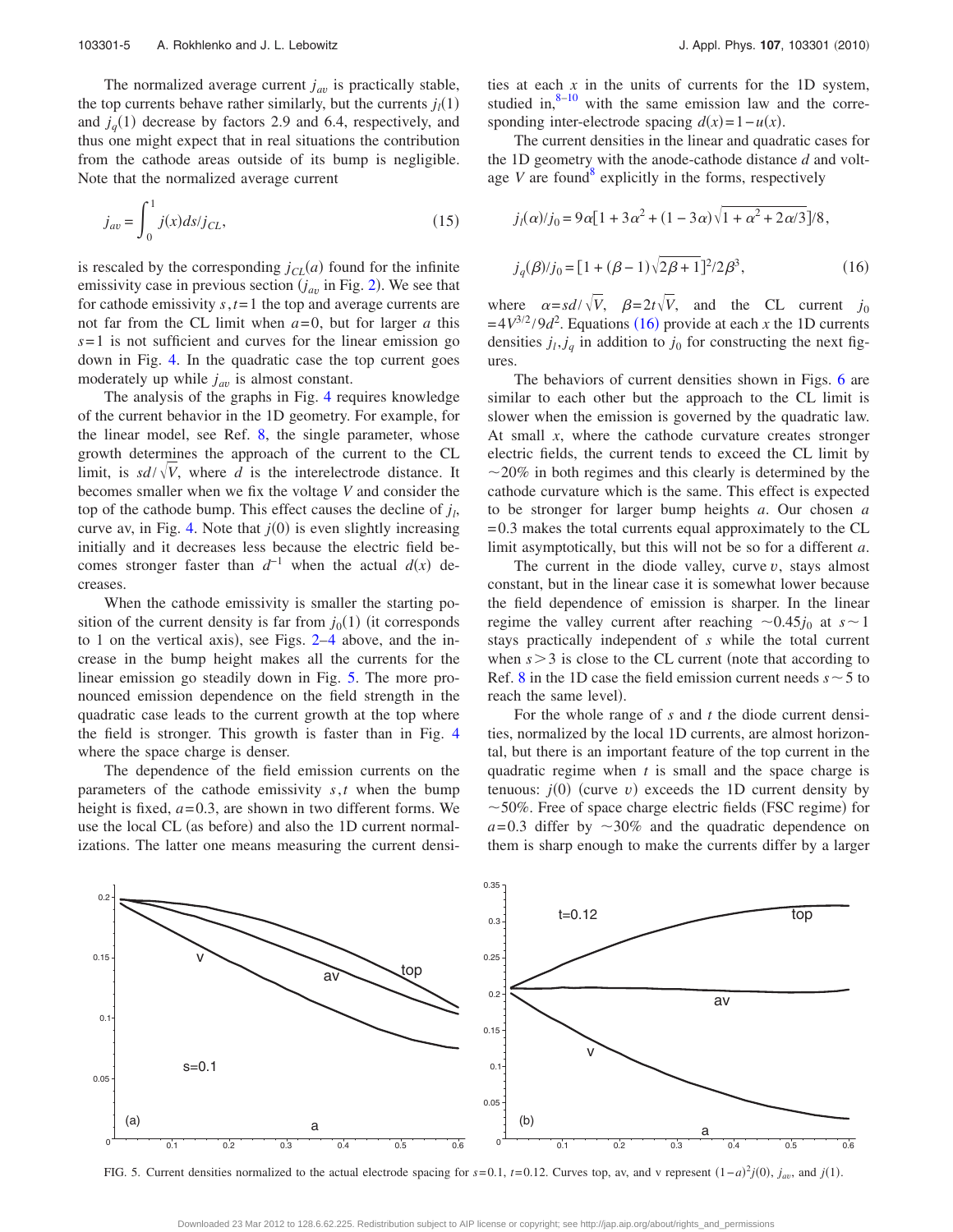<span id="page-6-0"></span>

FIG. 6. Current densities vs parameters *s* and *t* of cathode response,  $a=0.3$ . Curves top, av, and v for  $j(0)$ ,  $j_{av}$ , and  $j(1)$  normalized by local CL (black) and 1D (light) currents.

amount. Our computations did not show this effect in the linear case, but it will be very large in the FN emission regime.

We emphasize the important feature of the graphs in Figs. [6](#page-6-0) which exhibit a rather small change in the current ratios when the cathode response to the field (parameter *s* or *t*) and, therefore, the current and space charge density increase. Thus the distribution of emission from different cathode points is determined almost solely by the curvature at these points and stays the same, while the current density changes all the way from the FSC to the CL regime.

#### **V. FN EMISSION LAW**

The FN emission law with modifications has been studied extensively both theoretically and experimentally. The factors  $Q, P$  in Eq. ([1](#page-1-0)) depend on the physical parameters of the cathode material and temperature. One of the widely used simple forms is given in<sup>[11](#page-9-9)</sup> as

<span id="page-6-1"></span>
$$
Q = 1.54 \times 10^{-6} / t^2(y) \chi, \quad P = 6.83 \times 10^7 v_F(y) \chi^{3/2}, \tag{17}
$$

where  $\chi$  is the work function expressed numerically in electron volts. The elliptic functions  $t(y)$  and  $v_F(y)$  depend on the dimensionless parameter  $y = \sqrt{e^3 E/4 \pi \epsilon_0 / \chi}$ . In the original FN theory  $t(y)=v_F(y)=1$  because the attraction<sup>12</sup> between an electron and metal surface does not affect practically the tunneling probability in weak fields and can be disregarded. The attraction changes the shape of the tunneling barrier, which can be approximately incorporated<sup>13</sup> in Eq. ([17](#page-6-1)) using  $t(y)$ ,  $v_F(y)$ , and it becomes important in strong electric fields when  $E$  approaches and exceeds the ballistic limit  $E<sub>b</sub>$  $\sim 4\pi\epsilon_0 e^{-3} \chi^2$ . This limit corresponds to the situation when the top of the potential barrier (rounded by the image forces) becomes equal to the Fermi level. Parameters  $t(y)$ ,  $v_F(y)$  are tabulated in Ref. [13](#page-9-11) for  $E \leq E_b$  but for our calculations we use a very precise and convenient analytic approximation developed by Forbes<sup>14</sup>

$$
t(y) = 1 + y2(1 - \ln y)/9, \ v_F(y) = 1 - y2(1 + \ln y-1/3).
$$
\n(18)

If  $E$  is taken in volts per centimeter the current density  $J(X)$ in Eq.  $(1)$  $(1)$  $(1)$  will come out in amperes per square centimeter. We study here two cases for  $\chi_k$  ( $k=1,2$ ), which correspond to strong (like in copper, 4.5–5.1 eV) and weaker (cesium, 2.14 eV) binding of electrons, and neglect a weak temperature dependence in  $(17)$ .

The FN boundary condition  $j(x) = \tilde{F}(f)$  for the dimensionless Eq.  $(7)$  $(7)$  $(7)$  can be written now in the form

<span id="page-6-3"></span>
$$
j(x) = q_k h^{-2} \sqrt{V} f^2(x) \exp[-p_k L/V f(x)],
$$
\n(19)

where the units for numeric values of *V*,*L* are kilovolt and micrometer, respectively. For them Eqs.  $(8)$  $(8)$  $(8)$  and  $(9)$  $(9)$  $(9)$  yield the dimensionless parameters  $q_k, p_k$ , proportional to  $Q, P$ , respectively, in Table [I.](#page-6-2)

After solving Eq.  $(7)$  $(7)$  $(7)$  subject to boundary condition in Eq. ([19](#page-6-3)) the current density in ampere per centimeter square is evaluated using the following form of Eq.  $(8)$  $(8)$  $(8)$ 

<span id="page-6-4"></span>
$$
J(X) = 1.66 \times 10^7 \frac{h^2 V^{3/2}}{L^2} j(x),\tag{20}
$$

where as in Eq.  $(17)$  $(17)$  $(17)$  kilovolt and micron are used for convenience.

Figure [7](#page-7-0) presents the current density emitted by a cathode of work function 4.5 eV whose shape is characterized by *a*= 0.3 when the voltage *V* varies between 3 and 44 kV.

Figure [8](#page-7-1) shows the current densities for  $\chi = 2$  eV where one can see that choosing cathode materials with lower work function allows to decrease anode voltage to get the same currents in the same geometry. The mean current density for *V*= 5 kV is 0.145, 1.08 and for *V*= 8.5 kV it becomes 1.20,

<span id="page-6-2"></span>TABLE I. FN current: cathode parameters.

| κ |     | u    |      |
|---|-----|------|------|
|   | 4.5 | 2.06 | 65.2 |
|   | 2.0 | 4.63 | 19.3 |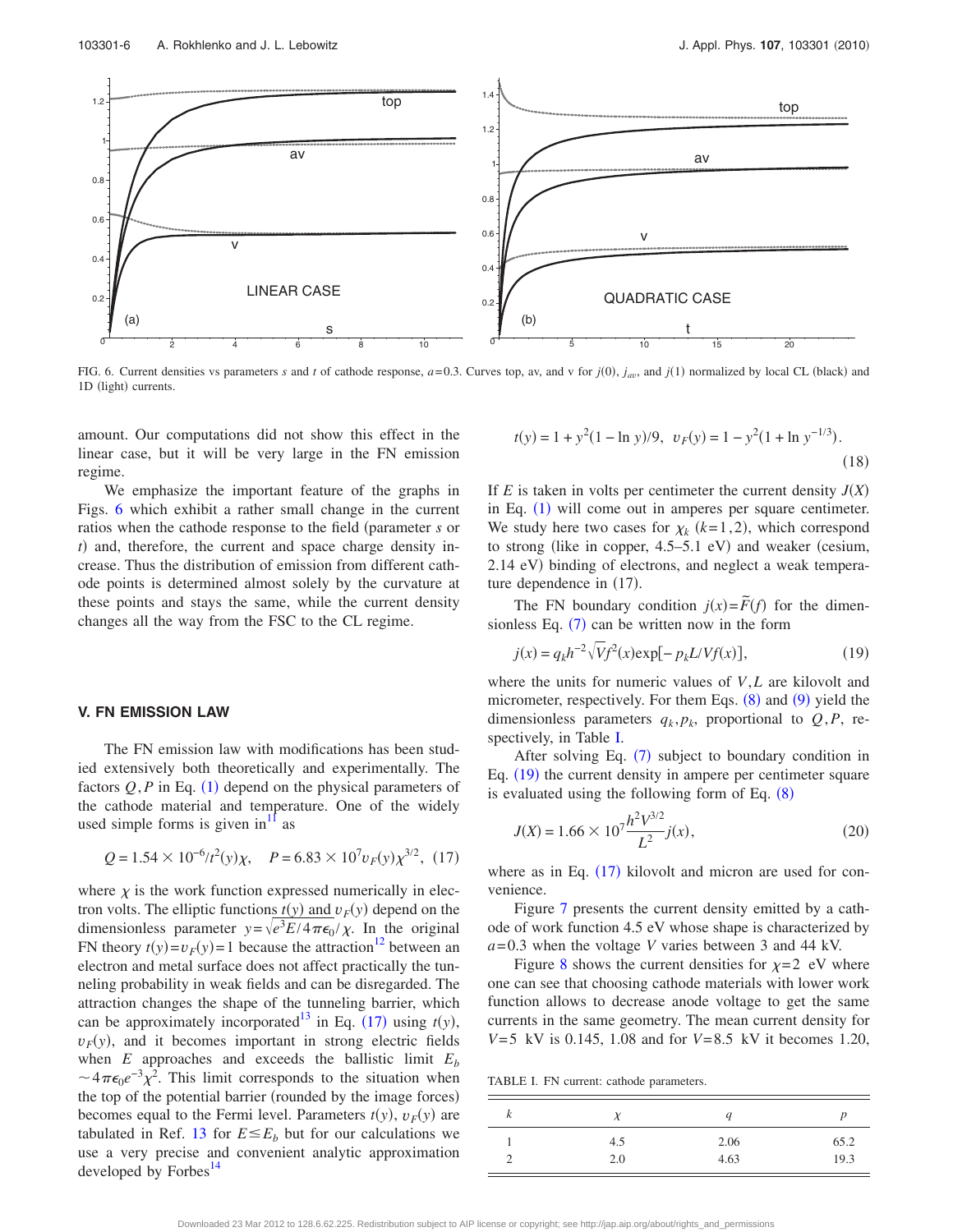<span id="page-7-0"></span>

FIG. 7. Top (top), average (av), and valley (v) current densities vs anode voltage The diode parameters are  $M=L=1$   $\mu$ m,  $a=0.3$ ;  $\chi=4.5$  eV; *V* in kilovolt, *J* in  $10^8$  A/cm<sup>2</sup>.

2.68 when the work function is 4.5 and 2.0, respectively, the numbers for current density in  $A/cm<sup>2</sup>$  should be multiplied by  $10^8$ ). In the same time for larger currents one should choose the cathodes with higher work functions because their ballistic field  $E<sub>b</sub>$  is higher too and they are more tolerant to larger *V*.

When  $E \rightarrow E_b$  at the cathode surface our computations become unstable and the precision drops.

It is convenient to use the FN presentation of *J*, see Refs. [2](#page-9-1) and [8,](#page-9-7) for example, which is suggested by Eq.  $(1)$  $(1)$  $(1)$  by plotting the logarithm of  $J/V^2$  versus  $1/V$ . In the case of a very tenuous space charge the electric field *E* at the cathode is proportional to *V* and, therefore, the plot would be a de-scending straight line. Figure [9,](#page-7-2) for the same diode parameters as Fig. [7,](#page-7-0) shows a strong onset of space charge effects when *V* is sufficiently large, both curves for the top and total currents even go upward. The latter effect was found in Ref. [9](#page-9-13) for flat cathodes when the electric field at the maximum of the FN logarithmic plot corresponds to  $\sim$ 25 kV/ $\mu$ m while the vacuum field  $E_0 = V/L$  in Fig. [9](#page-7-2) is  $\sim 10$  kV for the top current density. This field, multiplied by the factor  $1/(1$  $(a - a) \approx 1.4$  at the bump apex, is clearly smaller than in the flat case<sup>[9](#page-9-13)</sup> though the space charge is present in both. This is

<span id="page-7-1"></span>

FIG. 8. Top (top), average (av), and valley (v) current densities vs *V* when  $\chi$ =2 eV The diode parameters are  $M = L = 1$   $\mu$ m,  $a = 0.3$ ; *V* in kilovolt, *J* in  $10^8$  A/cm<sup>2</sup>.

caused by a weaker field dependence of the emission when *E* approaches to  $E<sub>b</sub>$  and also a larger value of  $E<sub>b</sub>$  at a curved cathode. The average current density (curve av) is similar to one in Ref. [9.](#page-9-13) The valley current density in Fig. [9](#page-7-2) is affected by the space charge only when *V* is very large (maybe even impossible experimentally) and the graph behavior is approximately linear. The maximum value of this current density is smaller by almost a factor of 10 than the average one while in the cases of linear and quadratic emission laws  $j(1)$ is about 1/2 of the average current, see Figs. [2–](#page-4-0)[8.](#page-7-1) This means that in realistic conditions only a part of the cathode bump near its top produces practically all the current even in our case of a very smooth bump shape and  $a = 0.3$ .

The graphs in Fig. [9](#page-7-2) imply that in our system the emitted currents approach the CL limit found<sup>7</sup> for the flat cathodes in 1D geometry. In our set up the current density depends on the cathode curvature and it is higher than the classical one at the curved down cathode surfaces as was seen in Secs. IV and V. Note that the larger current from curved cathodes is caused by both modification of the electric field and by a locally increased emitting area. To get a more descriptive and full picture of our currents we compare them again with the local CL limit and also with the local 1D current. There is no

<span id="page-7-2"></span>

FIG. 9. Plots of  $\log_{10}(J/V^2)$  for top, average (av), and valley (v) current densities vs  $1/V \chi = 4.5$  eV; *V* in kilovolt, *J* in ampere per centimeter square.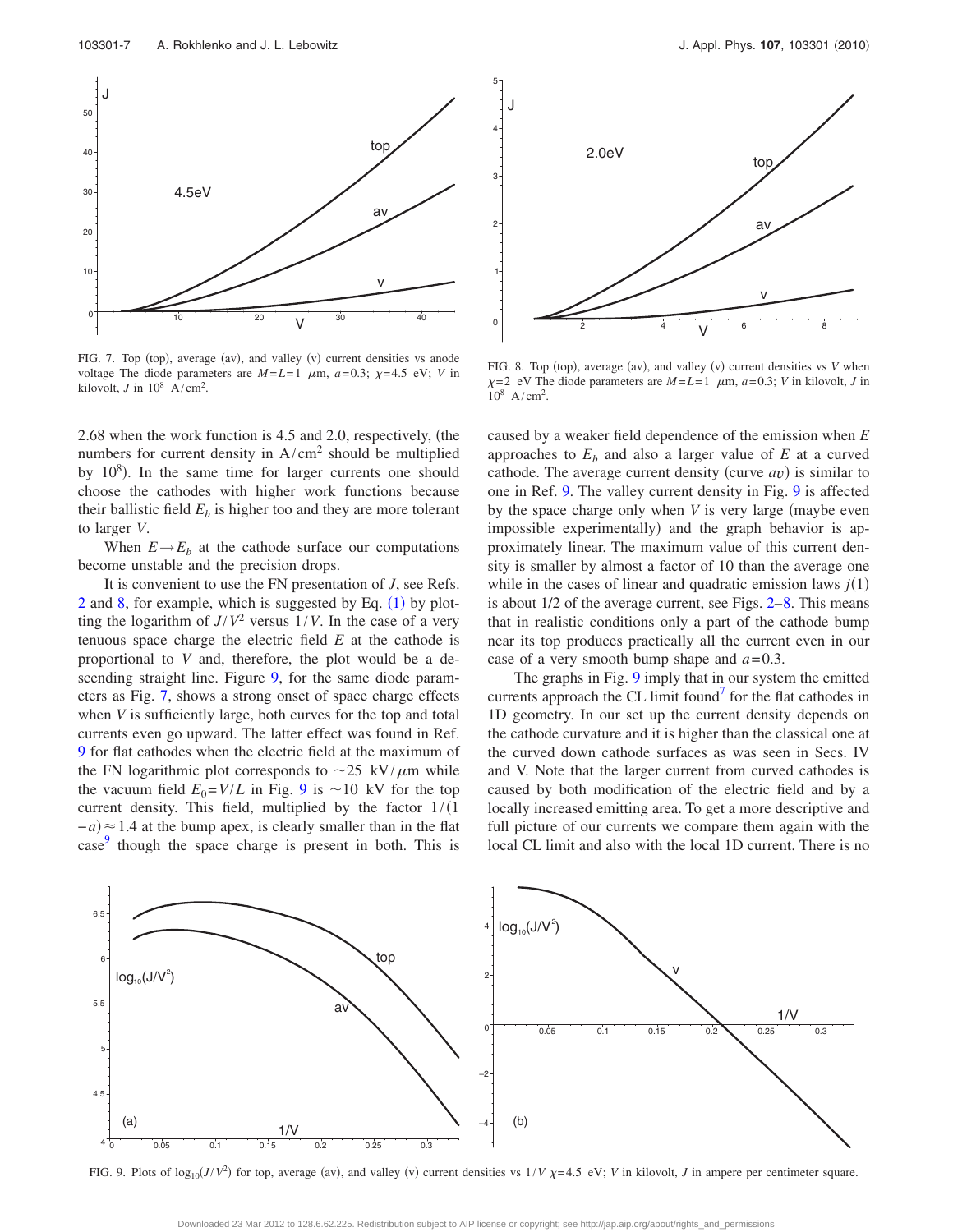<span id="page-8-0"></span>

FIG. 10. Plots of normalized current densities vs  $V$  (in kilovolt),  $\chi$  $= 4.5$  eV Curves (top), (av), (v) for  $j(0)$ ,  $j_{av}$ ,  $j(1)$  normalized by CL while (top<sup>\*</sup>), (av<sup>\*</sup>), are 1D normalized  $j(0)$  and  $j_{av}$ .

analytic solutions similar to Eq.  $(16)$  $(16)$  $(16)$  for the FN model, but for an arbitrary emission law  $F(E)$ , including Eq. ([1](#page-1-0)), the 1D current density can be calculated numerically. This requires to come back to the dimensionless Eqs.  $(7)$  $(7)$  $(7)$  and use the re-sults of Ref. [8](#page-9-7) where we found that this current density can be evaluated by solving for  $f$  Eq.  $(19)$  $(19)$  $(19)$  together with the following one:

$$
j(f) = [2 + (2 - 3f)\sqrt{1 + 3f}]/9,
$$
\n(21)

when in Eq. ([20](#page-6-4)) *L* should be multiplied by  $1 - u(x)$  at each local point. The solution yields  $j(f) = j_1(x)$  which along with the corresponding CL current  $j_0(x)$  and the computed solution of Eq.  $(7)$  $(7)$  $(7)$  allow us to construct Fig. [10.](#page-8-0)

The curves in Fig. [10](#page-8-0) are constructed in the same way as curves in Figs. [6.](#page-6-0) The curves  $top^*$  and  $av^*$  are the top and average currents in the local 1D units. We see that curves *top* and *top*<sup>\*</sup> asymptotically converge to  $\sim$  1.25, i.e., 25% above the classical CL limit averaged over the whole emitting area for a diode with the same applied voltage. The average (or total) currents, described by curves *av* and  $av^*$ , converge to  $\sim$ 0.95 of the CL limit. The most interesting feature is the behavior of the current density at relatively low anode voltages: when  $V=5$  kV the average current exceeds the 1D current by a factor 3, curve  $av^*$  while the top current is larger than the corresponding 1D current by a factor of 9 (this is not seen in Fig. [10](#page-8-0) where the curves  $top^*$ ,  $av^*$  are cut above *j* = 3) and thus provides the main contribution to the average current. This property is absent in the linear field-emission case and only slightly exhibited in the quadratic case. When *V* increases the electric field at the cathode, screened by the space charge, increases slower than *V* and the current density approaches to the one emitted by a flat cathode.

The effect of changing the cathode shape, which was studied earlier for simpler emission models, is illustrated here by Fig. [11](#page-8-1) devoted again to the case  $\chi$ =4.5 eV and fixed  $V=8$  kV for the diode with  $M=L=1$   $\mu$ m. The sharp dependence of the FN emission on the field strength makes the density of the valley current in Fig. [11](#page-8-1) several orders lower and even negligible compared to the top and average

<span id="page-8-1"></span>

FIG. 11. Plot of current density (ampere per centimeter square) vs the cathode bump height *a*. Curves (top), (av), (v) represent common log of top, average, and valley currents, respectively.

currents densities in contrast with Fig. [4](#page-4-2) for the linear field emission model where their ratio is only 2 or 3.

We conclude the presentation of the FN emission from curved cathodes by showing in Fig. [12,](#page-8-2) for the same set of parameters as in Fig. [11,](#page-8-1) the current densities normalized to the CL and 1D local currents in the spirit of curves shown in Figs. [6.](#page-6-0)

The *top* current density, top in Fig. [12,](#page-8-2) is always above 1 while the average one in  $av$  is close to 1 (comparison with the 1D currents) but the graphs  $(top, top^*)$  and  $(av, av^*)$ , which represent the same current densities, approach each other and their CL limits when the cathode bump grows.

Note that some irregularities in the graphs above, caused by imperfectness of our calculations, are always within a few percent. Insignificant persistent discrepancies between the average currents, say curve *av* in Fig. [6,](#page-6-0) might be caused by ambiguity in defining averages in different conditions. Our computations for the work function  $\chi$ =2.0 eV and also for the not very realistic  $\chi = 0.5$  eV give similar results to those shown here but with lower maximal voltages and currents we always monitored the electric field at the cathode surface and never exceeded the local values of  $E_b$ ).

<span id="page-8-2"></span>

FIG. 12. Plot of normalized FN current densities  $j_N$  vs parameter  $a$ : top, average (av), and valley (v) in local 1D units; top (top\*) and average (av\*) in local CL units.